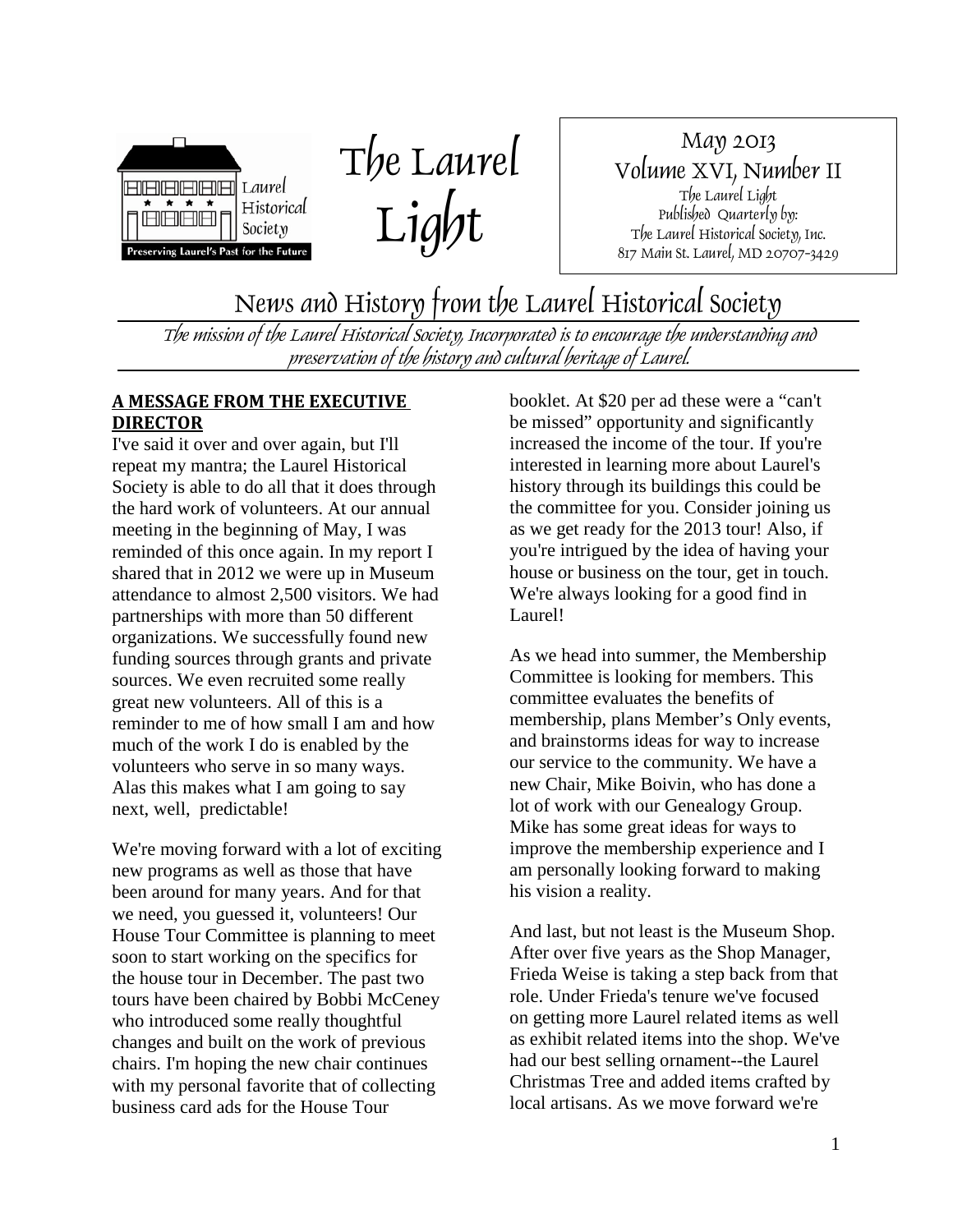hoping to continue with all of this! If you are interested in becoming more involved with the shop, now is the time! We are looking for people to fill specific roles all of which seem quite manageable and many of which will allow your creativity to flourish!

So whether you're already very involved with the LHS or interested in dipping your toe in the water, we're happy to have you. Please email me directly to hear more about the many volunteer opportunities. My email address is

director@laurelhistoricalsociety.org. And again, thank you to our many volunteers who do such great work and allow us to continue doing the work that we do!

Lindsey Baker

#### **BOARD MEETING SCHEDULE**

LHS Board meetings are held the  $4<sup>th</sup>$ Thursday of each January, April, July, and October. The next meeting is July 25, 2013. Members are welcome to attend. They are held in the Pool Meeting Room at 7:30 PM.

#### **A MESSAGE FROM THE PRESIDENT**

Dear Friends,

As you know, the Society's primary mission is to preserve the history and culture of our fair city. We use the gala as our major fundraiser of the year which means that its success is essential in the journey to educate the community, both big and small, on what makes Laurel such a great place to live, work and play.

I am proud to report that *"Stationed in Laurel: A Gala Evening"* was another successful event! Although we had fewer attendees than usual, we still enjoyed

getting together with family and friends to dine, dance and bid the night away. Our guest list including many distinguished guests as well as some old friends from near and far. Guests entered the Carriage Room to see a wonderful vignette of Lincoln on the back of his Inaugural Train passing through Laurel. This really happened! The cut-outs of the soldiers completed the scene.

I would again like to thank the Gala Committee. These women have worked every Tuesday night from September until April, made zillions of calls and trillions of miniscule decisions. As co-chairperson of the Gala Committee, a public thank you to these ladies (and especially to Holly Lilienthal, my co-chair this year) just doesn't ever seem enough. So many thanks and dinner on me to: Holly Lilienthal, Eileen Collins , Margie McCeney, Mariam Thakkar, Sara Fox, Kathy Crawford, Regina Mima, Lisa Losito and Bobbi McCeney. The evening would not have happened without you! This year we also had a little help from our friends; an extra thank you to the Development Committee and Lindsay and Monica at the Museum. Your assistance was priceless.

Thank you again to all of the sponsors, donors, attendees and volunteers; it was my honor to co-chair this event this year. If you are interested in serving on the Gala Committee or have any questions or comments, please email the Museum. And as I said the night of the gala, "I'd like to remind you over and over again to support the businesses that support us."

Jhanna Levin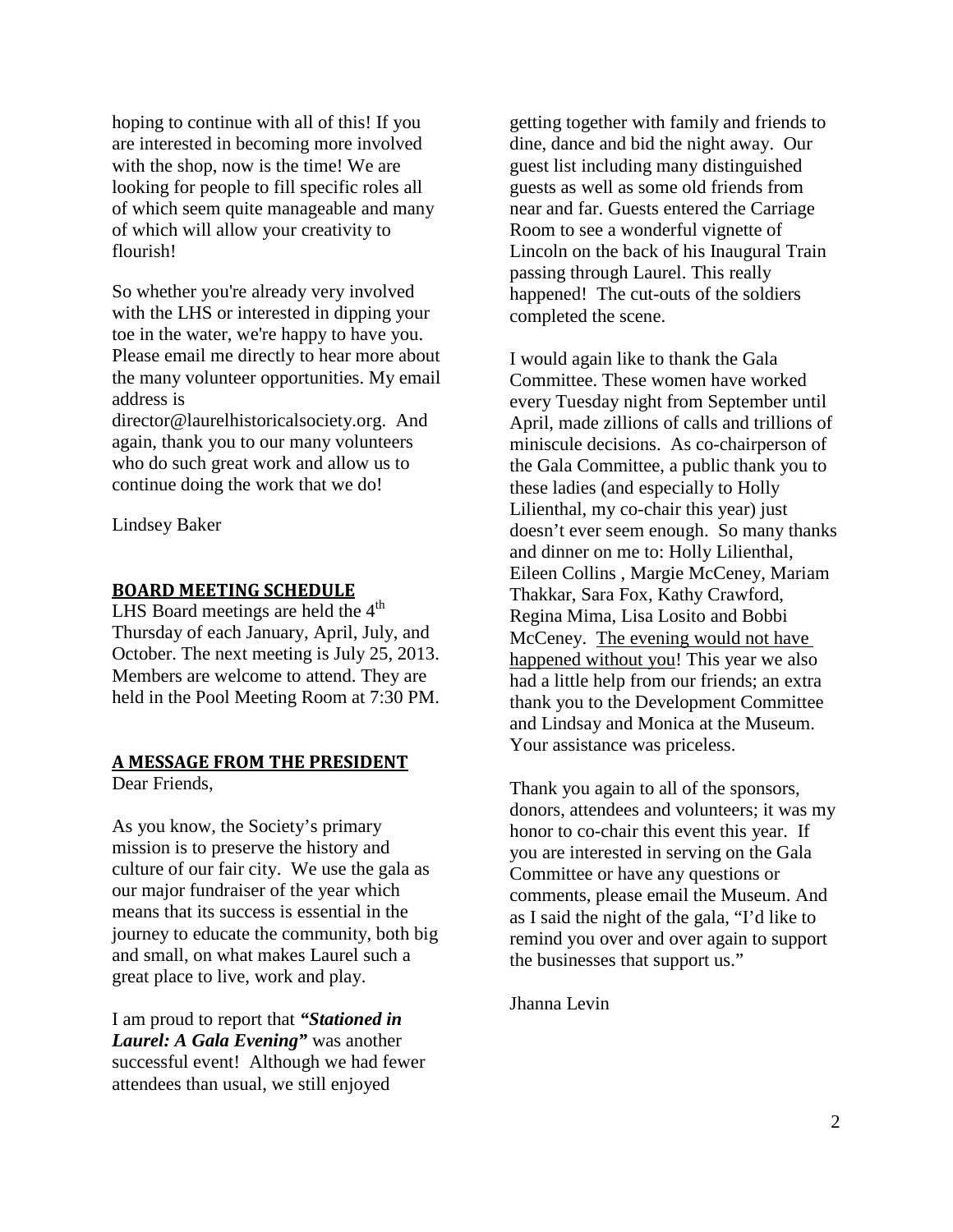## **Thank you from the lhs for the donations from the following individuals and businesses!**

## **GALA SPONSORS**

**Main Street Pharmacy Mary A. Lehman, P.G. Co. Council Klingbeil Capital Management Maryland Jockey Club Resource Enterprises, Inc. Akbar Masood DDS Quatrefoil The Comptons Gertrude Poe Eileen and Clif Collins Cork 'n Bottle Liquors Mrs. Glenn Feagin Grimm and Parker Architects Schembari Family Dentistry Snow Hill Garden Club**



Volunteer Francis Brooks; Photo by Margie McCeney

#### **Conductor's Table Sponsors**

Laurel Neighbors Larry and Barbara Eldridge Jim and Bobbi McCeney

#### **First Class Passenger Donors**

Randy and Jeanie Anastasi Lesley and John Brinton Wayne Cotton Barbara Feagin Marlene and Jim Frazier Eleanor Hahn Mr. and Mrs. Larry Jones Joanna Tyson Kurtz Michael and Mary Eileen Leszcz Maryland Massey Jim and Bobbi McCeney Mr. and Mrs. James Mentall Robert and Jeanne Mignon Lou and Carole Montesi Bob and Bea Newkirk Shari Pollard Russell Rzmien Donna Schneider Sarah Shannon Mr. and Mrs. Walter Smallets Anne Towne Bill and Nancy Warren

#### **Auction Item contributors**

Annapolis Summer Garden Theatre Babe Ruth Museum Cakes Plus, Inc. Calvert Marine Museum Camelot Liquors The Carmen Group Training Consultants Clarice Smith Performing Arts Center College Park Aviation Museum Eileen Collins Steadman and Kathy Crawford Kathleen Dalphonse Double Dipper Barbara Feagin Abram Fox Fulton Station Jewelers Giant Food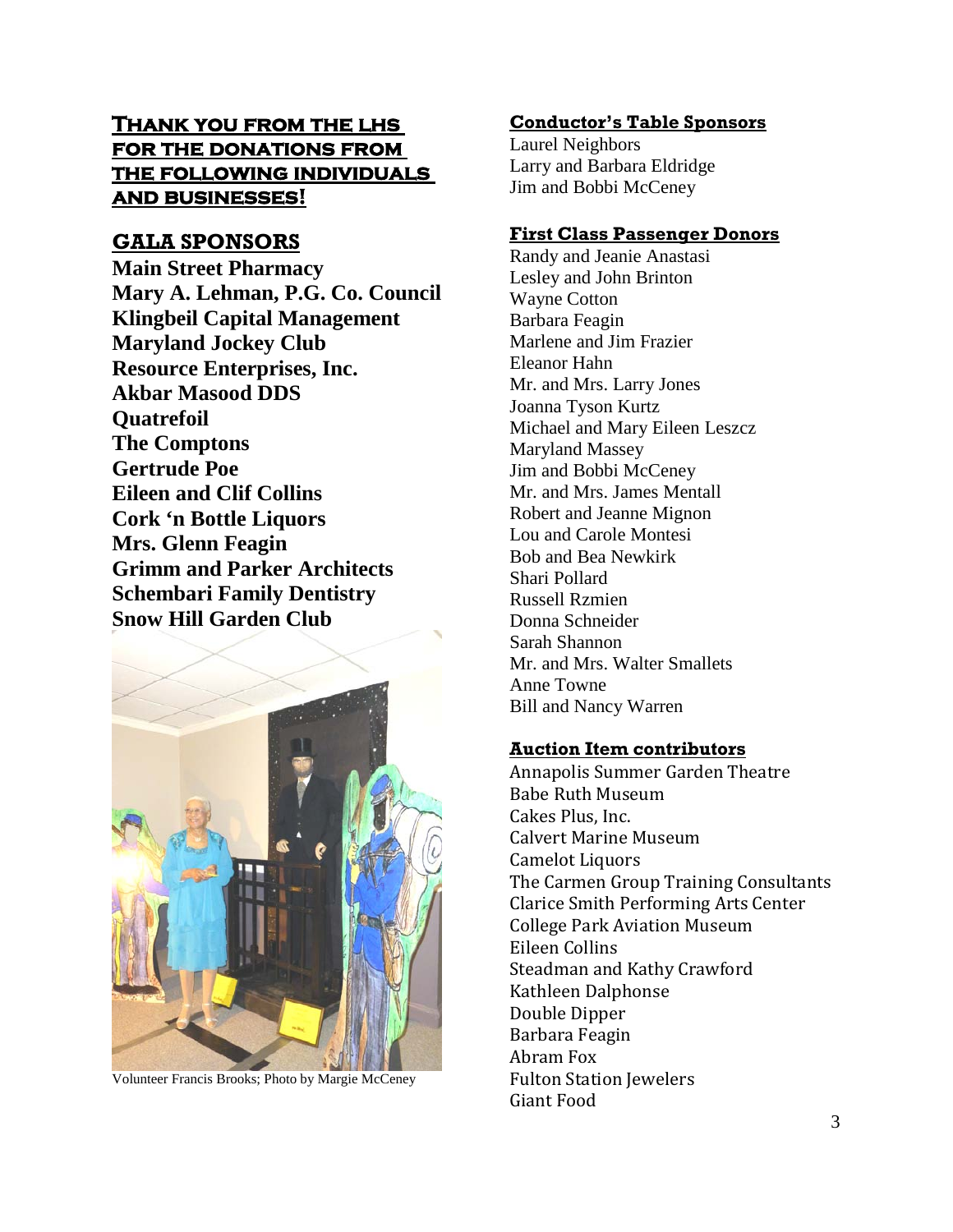Greater Laurel Chiropractic Historic Inns of Annapolis Jersey Mike's Jiffy Lube Laurel Kevin Nails 2 Kloby's BBQ Laurel Park/Maryland Jockey Club Jhanna Levin Madeline Lilienthal Scott and Holly Lilienthal Mama Lucia Restaurants Bobbi and Jim McCeney Margie McCeney Montpelier Arts Center National Historical Museum of Transportation, Inc. Office of the Mayor – City of Laurel Kathie Peterson Gertrude L. Poe Red, Hot & Blue Karen Schembari Sean Patrick's Pet Spa Shacky Chic Boutique (Venus Theatre) Silver Diner Sullivan's Steak & Beverage Co. Tampico Tex Mex Grill Anne Towne Susan Troccolo Walters Art Museum Wegman's Western Maryland Scenic Railroad Woodhall Wine Cellars

#### **Gala Booklet Advertisers**

Academy Ford A. M. Kroop & Sons, Inc. Linda M. Brown C Street Flats Cork 'n Bottle Liquors Curry Leaf Indian Cuisine The Downs Law Firm, P. C. Executive Electrolysis, Eileen Collins Family Dentistry, Vincent Schembari DDS Grimm and Parker Architects

Greater Laurel Chiropractic, Michael K. Liebling DC Mary A. Lehman, P. G. County Council The Maryland Johnson Sewing & Creative Fabrics Studio Latin Image Salon Laurel Board of Trade Laurel Park The Law Offices of Eldridge & Nachtman LLC Mary Lehman, Councilmember District I Main Street Pharmacy Maryland Milestones, ATHA, Inc. McGowen & Cecil, LLC, Michael McGowan Morgan & Walsh Investments and Insurance Pearl Dental Center of Laurel Lakes, Akbar Masood DDS Quatrefoil Resource Enterprises, Inc. Revere Bank, Kelly White St. Philip's Episcopal Church Sean Patrick's Pet Spa Soretti's Ethiopian Cuisine Sport Automotive, Randy Anastasi Toucan Taco

## *PLEASE PATRONIZE OUR SUPPORTERS!*



Lincoln on his Inaugural ride; Photo by Margie McCeney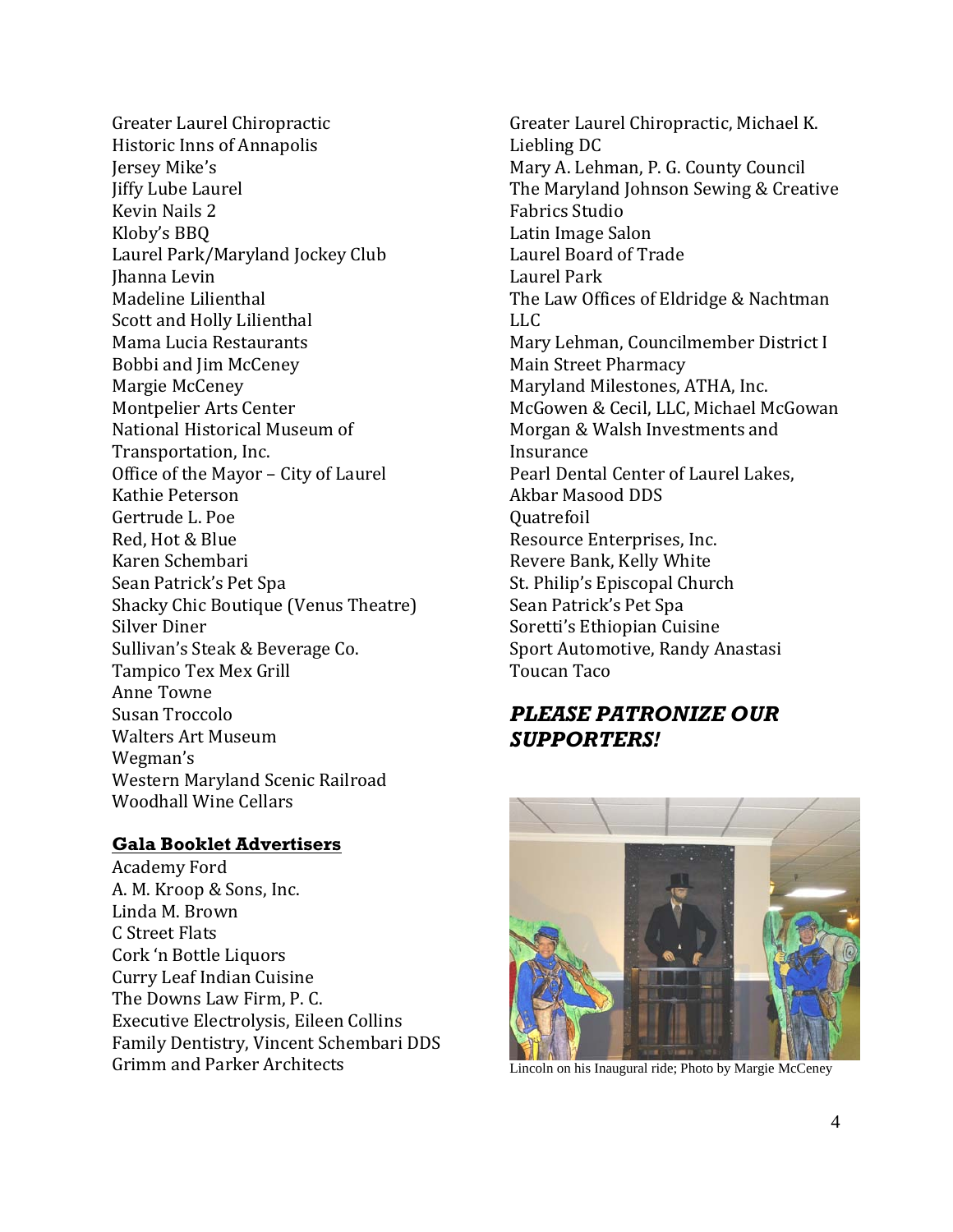

Troops skirmish in the field; Photo by Amy Junewick

#### **CIVIL WAR RE-ENACTMENT HERE IN LAUREL!**

Submitted by Karen Lubieniecki

For the first time in almost 150 years Civil War soldiers re-occupied their former campsite in Laurel on April 13, 2013. The 2<sup>nd</sup> MD Infantry and 28th Massachusetts, 3rd USV re-enactors set up camp. Hundreds of visitors had the opportunity to learn about camp life, women's Civil War era clothing, food, dress, jewelry, drills and other aspects of Union and Confederate soldiers' lives. The afternoon's highlight was a "skirmish" in the woods between the Union and Confederate Troops that demonstrated the difficulties of fighting with Civil War era front-loading weapons in foliage-filled terrain. Held on the grounds of American Legion Post 60 at 2 Main Street in Laurel, Maryland, the living history day was on land that was part of the actual encampment of Union troops stationed in Laurel from 1861-1865. The day was such a success that the re-enactors, who included Laurel High School History teacher Dale Brennan(Union), and Michael Kreger (Confederate), the American Legion and the Laurel Historical Society are seriously looking at holding another event next year.



Daniel Wilson & George Kreger; Photo by Karen Lubieniecki

### **New acquisition for the LHS MUSEUM NEWS**

The Laurel Library will be closing to allow for new construction this year. They will no longer house the bound copies or the microfilm of the past Laurel Leader newspaper in the new building. They have offered this valuable resource to the Laurel Historical Society and we are very happy to receive it. Work is under way to arrange suitable storage in the museum and arrange for transport of the books.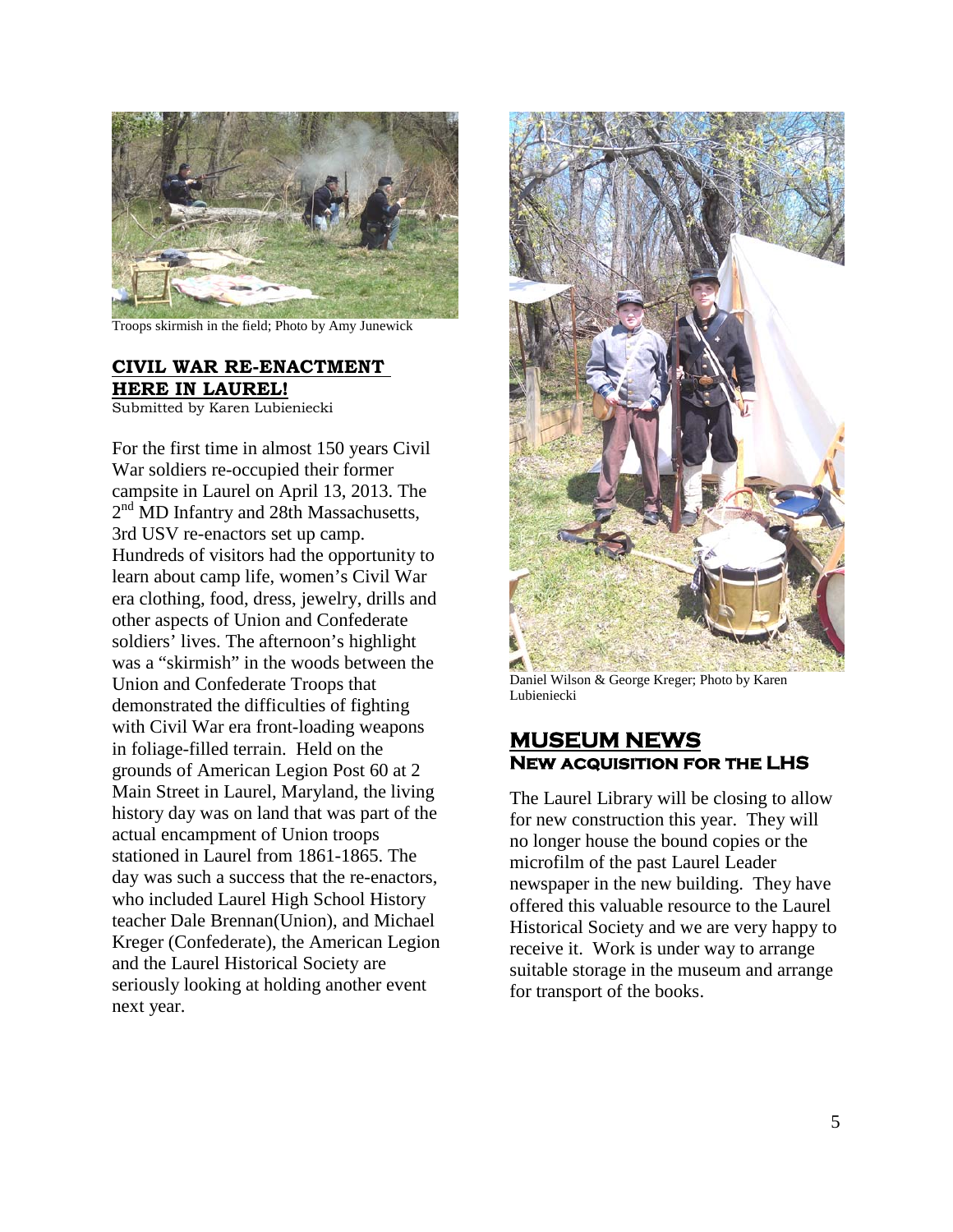# **Stationed in Laurel**



# Our Civil War Story

## **Lyman C. Gibbs – Research on a Young Soldier Uncovers a Tragic**

Lie Submitted by Karen Lubieniecki Somewhere in an unknown Laurel cemetery lies a young Union solider, Lyman C. Gibbs. According to **Historical Sketches Relating to Spencer, Mass. (1901) Vol. 3.** Lyman C. Gibbs, age 18, joined Co. C.  $21^{st}$ MA volunteers on July 21, 1861.Gibbs was newly arrived in Spencer from New Salem, and was working there for a local farmer. September 6, 1861, two months after he enlisted, Gibbs was guarding the rail line in Laurel.

*Sentinels were posited on beats along the railroad with an extra one on a bridge over the Patuxent River. Gibbs, who was on duty at the bridge, was run over and killed by the cars. ...men and lanterns went to the bridge, [and] found the mangled body of Gibbs on the track…. Leave was obtained to bury his body in the little cemetery at the village of Laurel and a grave was dug there for him. …Lieut. Harlow read the burial service and his comrades in arms fired a last parting salute over poor Gibbs. Sadder funeral was never attended in* 

*peace.* (**Sketches Relating to Spencer, Mass. Vol. 3 #111**)

**Who was this young man?** Searching census records we discovered there was a Lyman C, Gibbs living near New Salem, MA in 1850 with his parents Charles and Sarah and four sisters. Lyman was listed as five years old. Ten years later, in June 1860, a Lyman C. Gibbs, was living only eight miles from Spencer. His profession was listed as shoemaker (Spencer was home to a major shoe manufacturer). He was fifteen.

**How old was Lyman Gibbs?** Based on our census findings, it is clear that the young man who joined the army on July 21 was not 18, but *just 16 years old*. Did the romance of war entice a young man bored with shoemaking or farm work to lie about his age and join the army? We don't know. His roots in Spencer were shallow, and it might have been easy to lie about his age. The **Sketches** notes he "was a capital story teller." Did he immediately regret his action? Did his parents find out? **The Sketches** states: *"*He wished in a few days he had not entered into the contract but when he failed to present himself for duty an officer was sent for him and without hesitation he gathered up his small personal estate and went with him." Two months later, more than 370 miles from home, he was dead.

*Stationed in Laurel: Our Civil War Story* runs through December 2013. The Laurel Museum is open Wednesdays and Fridays 10 AM - 2 PM, and Sundays 1 - 4 PM and is free. Visits by school groups and tours over 10 people can be scheduled on other days by appointment. The John Brennan Research Library is open Mondays by appointment. For more information visit www.laurelhistoricalsociety.org.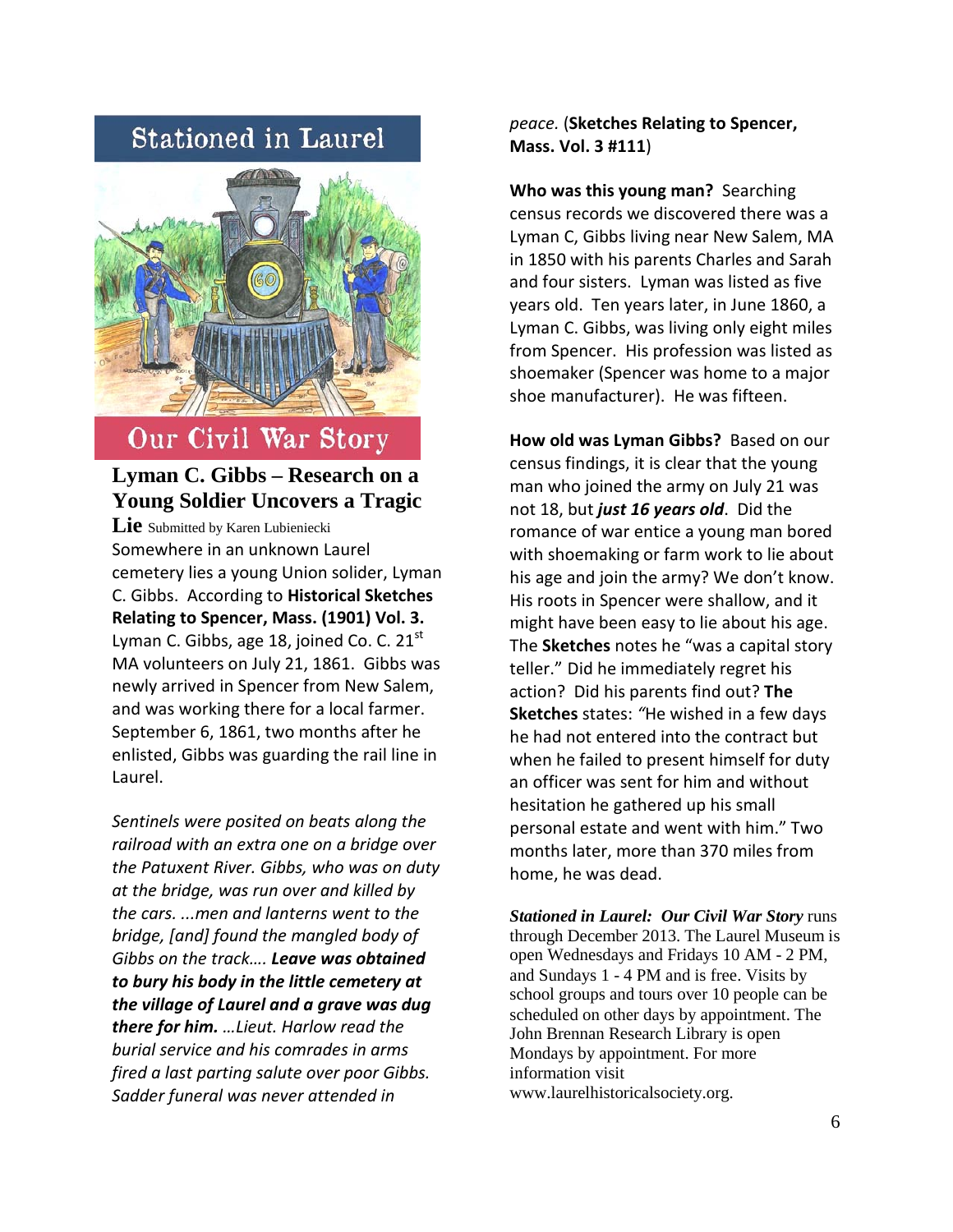#### **MEMBER NEWS**

Please welcome our newest members: Kristina Gilbertson Cathy Rosenberger Barbara Strang Frank & Dawn Turney We are happy to have you!

#### **Membership Committee**

As the new Chair of the Membership Committee I would be interested in hearing your ideas as to how we can make membership in LHS interesting. We strive to involve our members more and to be responsive to your interests and needs. I can be reached at mikeb98159@aol.com or on the phone at 301- 385-6090. Looking forward to your input. Mike Boivin



#### **Children's Corner**

Students entering 2nd through 6th grade are invited to register for a **free** program, Science in the Summer, at the Laurel Historical Society on August 5-9. Now in it's second year, this summer's program explores magnetism, static electricity, electrical currents and circuits. Students will make a compass, an electromagnet and use an electrostatic generator. The curriculum promises a "hair-raising" experience. The program is taught by certified teachers to groups of 15 students in two age groups: children entering 2nd and 3rd grades (Level I) and children entering 4th through 6th grades (Level II). Science in the Summer is sponsored by GlaxoSmithKline (GSK) in partnership with the American Association for the Advancement of Science. Volunteers needed to help!

#### **Welcome New Volunteers**

No one this time…how about you!

### **Volunteers Needed!**

The museum is in need of volunteers for second, third and fourth Sundays from 1 – 4 PM. Two volunteers are scheduled for each shift. Duties include serving as a docent (greeting the public and giving tours) or handling shop sales in the gift shop. Training is provided! For more information, please contact Monica Sturdivant at assist@laurelhistoricalsociety.org or 301- 725-7975. Thank you!

## **Volunteer Luncheons**

Please consider joining other volunteers for our monthly luncheons at local restaurants. Dates and times are emailed to volunteers. Bon appétit!

## **Museum Shop News**

Submitted by Frieda Weise

If you visit the shop, you may notice we have upgraded to a new charge system called Square. We hope for more efficient and predictable processing of your charge purchases. Please visit our Museum shop in person during Museum hours or on line at www.laurelhistoricalsociety.org/shop.

## **MY MEMORIES OF LAUREL**

Submitted by Joe Robison

The Katherine Shop was an ice cream shop located at 207 $4<sup>th</sup>$  Street. It was owned by Katherine and Rodger Donaldson. I took Joanne Donovan on our first date there on October 2, 1948. It was her  $16<sup>th</sup>$  Birthday. I had earned my money by working picking apples up in Howard County at Mr. Moore's Orchard. I took her to the Laurel Movies and after the movie we stopped by the Katherine Shop and had a snack. I also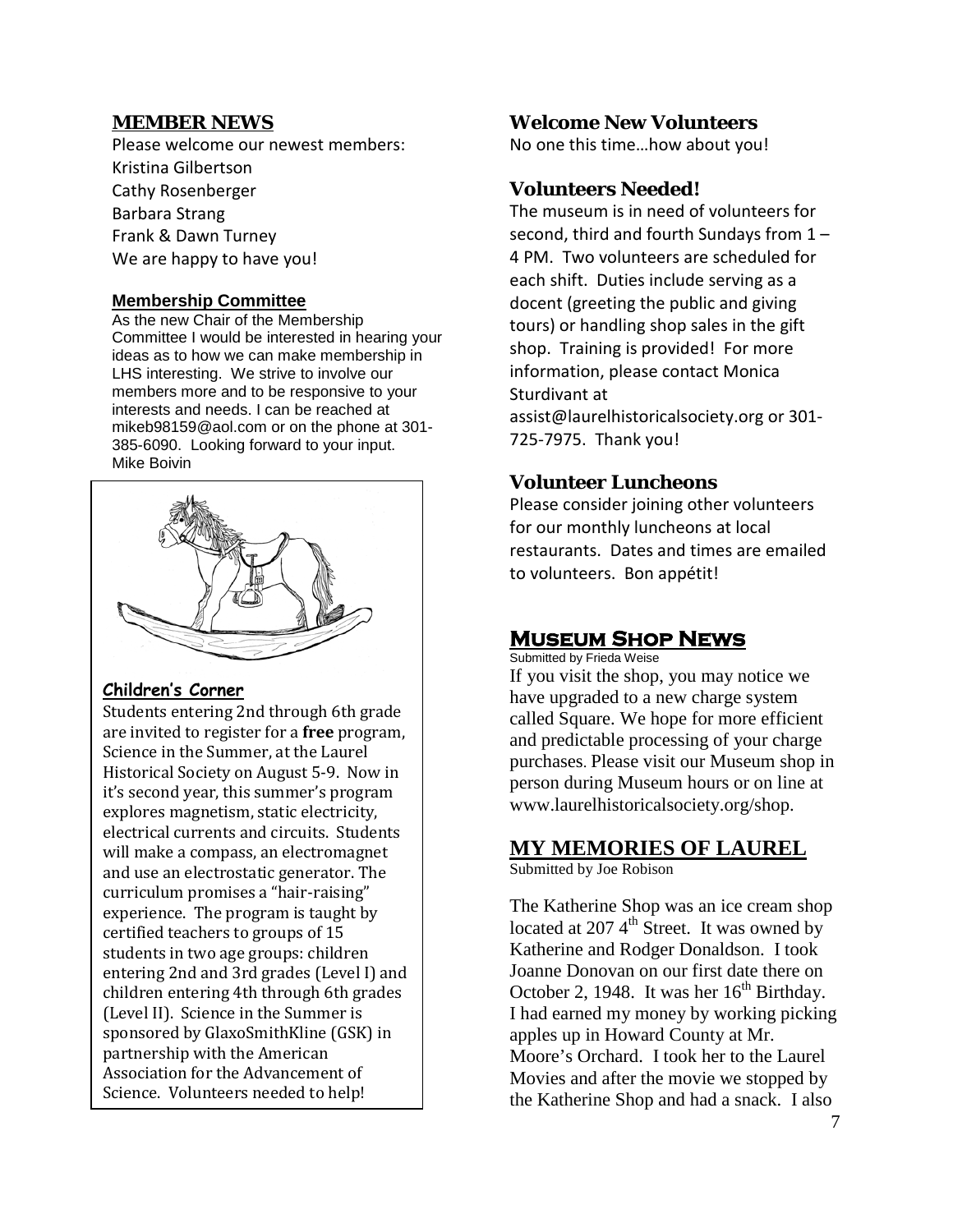purchased her a doll in a paper box. We were married six year later in St. Mary's Church, Friday May 13, 1955.

The Katherine Shop was the place to go to in the 1940's and 50's to just hang out. We knew everyone and especially the soda jerk. I would stop by on the way back to the Post Office and get a cold slush and it was really good but it gave you a head ache if you drank it too fast. Rodger was in a wheel chair and could not move around very well. He later was given cortisone shots and it helped him so much he could walk. They moved to Southeast Virginia and Bobby Joe DiPietro (former Mayor) and Bobby Danton would go down and swim or the James River with their boy. This was not the only place to go but it was the best place. The shop was later run by the Turtle family and both boys work at the post office. Today an insurance agency is in the space. The original owner of the insurance agency was Harry Lines. It now belongs to his son, Ken Lines.

#### **Childhood Memories of Main Street in the 1930s LET'S TAKE A WALK PART I**

*Submitted by Elizabeth Lee Miles Compton*

*Let us start our walk at our home 123 Second Street. The big white framed house, faced east toward Anne Arundel County. Second Street was a short, quiet, tree-lined lane from Laurel Avenue to Main Street, running north and south. Across the street was a grassy field. A three-sided hay barn was located on the south side. In the late summer, we climbed between the bales with flashlights calling to one another in the cloudy straw-filled atmosphere. We were all scolded for this dangerous activity when we arrived home late for dinner. The remainder of the lot was an open field, which the owner, J.R. Jones moved so we* 

*could play ball. The rest of the space included a tiny stream where pollywogs and little fish skittered and wildflowers grew. It was an exciting area to play.*

*Our front porch was a gathering place after dinner on summer evenings. Our grandfather Welsh sent my uncle through the alley to the Maryland Drug Store for a round scoop of ice cream dipped in chocolate. Pap, as we called him (our father was "Daddy"), had my brother and me sit with him during thunderstorms to hear the rumbling thunder, watch streaks of lightning and rain drenching and cooling the air. My grandmother, otherwise a brave woman, feared storms. Papa did not want us to be afraid of them. After the rain, we would run barefoot in the wet grass and dance in the little puddles absorbing the freshness of the moment.*

*South meant Washington. Our neighbors to the south were the Fishers who had a green lawn between our house and theirs where flowering shrubs and a large butterfly bush grew. I remember the many colorful butterflies hovering over and around it and lighting for a sip. The plant was aptly named.*

*Southward were two large Victorian homes where the Whitakers and Israels lived. Up the hill was what we called the Newman farm because they had animals, a big garden and a well. Once after a storm there was a problem with the city water supply. Everyone in the area drew water from the Newman well for days. On the other side of the street was another large home with a mansard roof. Beyond this was a piney woods. The house on the east side of the street was the Chaney home on the corner of Second and Little Montgomery Street. This street led to the Jones Feed Store on First Street...***to be continued!**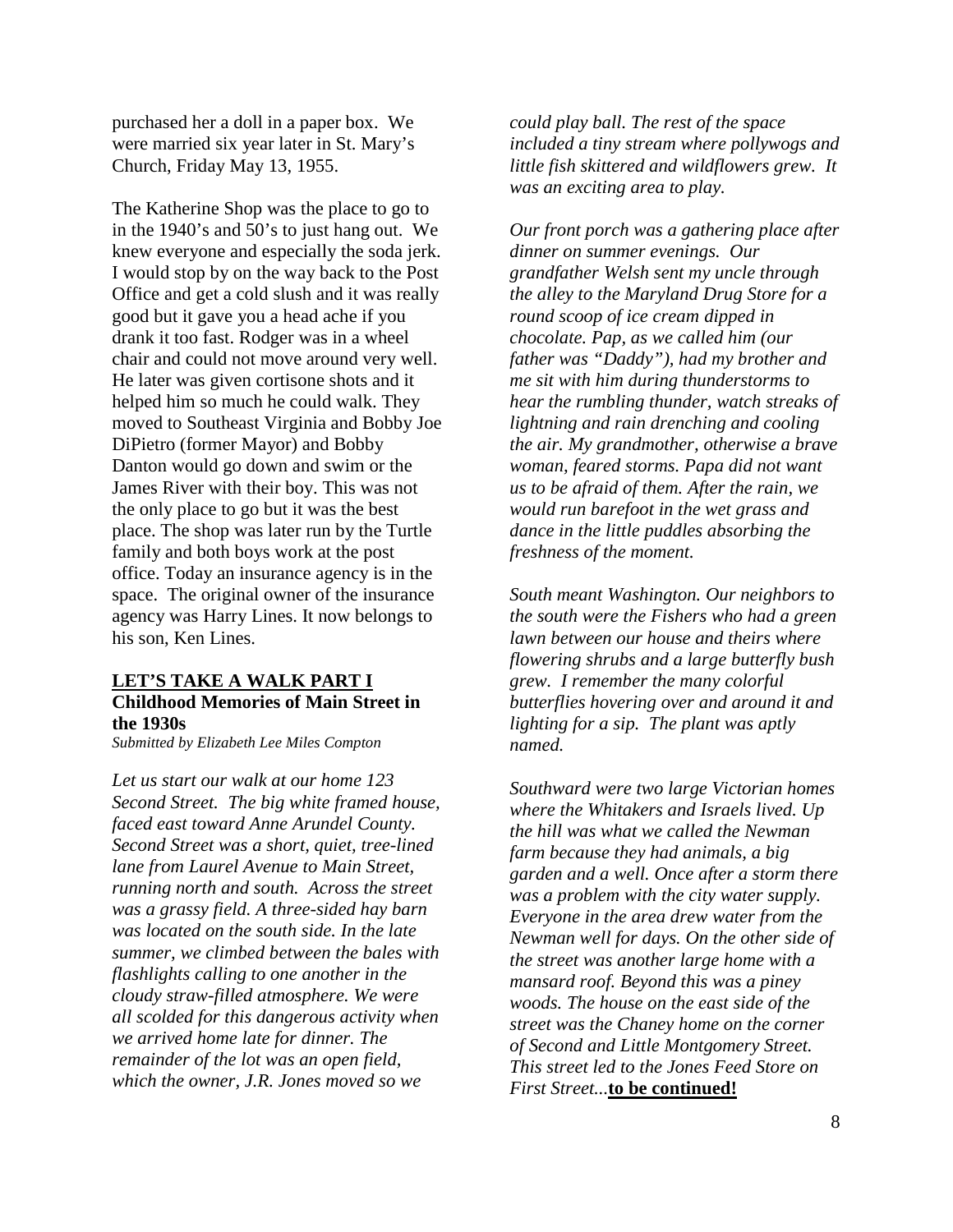## **Laurel Historical Society**

**Major Donors and Sponsors** \*Starting at the \$250 Level\* Mr. and Mrs. Randy Anastasi Ms. Nan Wilma Benson Mr. and Mrs. John Bowen Dr. and Mrs. J. Richard Compton Mr. and Mrs. Lawrence Eldridge Mr. Christopher Erdle Mrs. Glenn Feagin Ms. Elinor Fong Jim and Marlene Frazier Mr. and Mrs. Donald Henyon Mr. and Mrs. Stephen Hubbard Mr. Paul Keller and Ms. Frieda Weise Laurel Board of Trade Laurel Properties Group, LLC The Leonard Group Mr. and Mrs. Michael Leszcz Main Street Pharmacy Mr. and Mrs. Warren Marton Maryland Humanities Council Maryland Jockey Club Maryland Milestones/Anacostia Trails Maryland National Capital Park and Planning Commission Akbar Masood, DDS Mayor and City Council of Laurel, Maryland Mr. and Mrs. George McCeney Mr. and Mrs. James B. McCeney Mr. and Mrs. Kevin J. McNulty Mr. and Mrs. Louis Montesi Mr. and Mrs. Robert Newkirk Norfolk Southern via Erick Skrivseth Mr. and Mrs. James Ohlmacher Miss Gertrude L. Poe Ms. Shari Pollard Prince George's County Council Quatrefoil Associates Resource Enterprises, Inc. Ms. Paula Schumann Ken Skrivseth and Karen Lubieniecki Snow Hill Garden Club Mr. and Mrs. R.L. Thompson

#### **BECOME A MEMBER**

Are you reading this newsletter but not a member? We'd love for you to join!

Membership enables the Society to:

- Sustain the Laurel Museum
- \* Research Laurel history<br>
\* Presence ontifacts
- \* Preserve artifacts
- \* House a research library<br>\* Host special children's au
- Host special children's events
- Develop educational materials for schools and scout groups

Membership benefits include:

- Ouarterly Newsletter with articles about Laurel history, museum exhibits and programs
- Member's only events
- Member's only discount in the museum shop
- \* Discounts on LHS events, including our annual gala
- Contributing to the preservation of Laurel's past and present for future generations

Join today by visiting [www.laurelhistoricalsociety.org.](http://www.laurelhistoricalsociety.org/)



Please consider the LHS in your Planned Giving. It's easy. For more information please contact Lindsey Baker (301)725-7975.